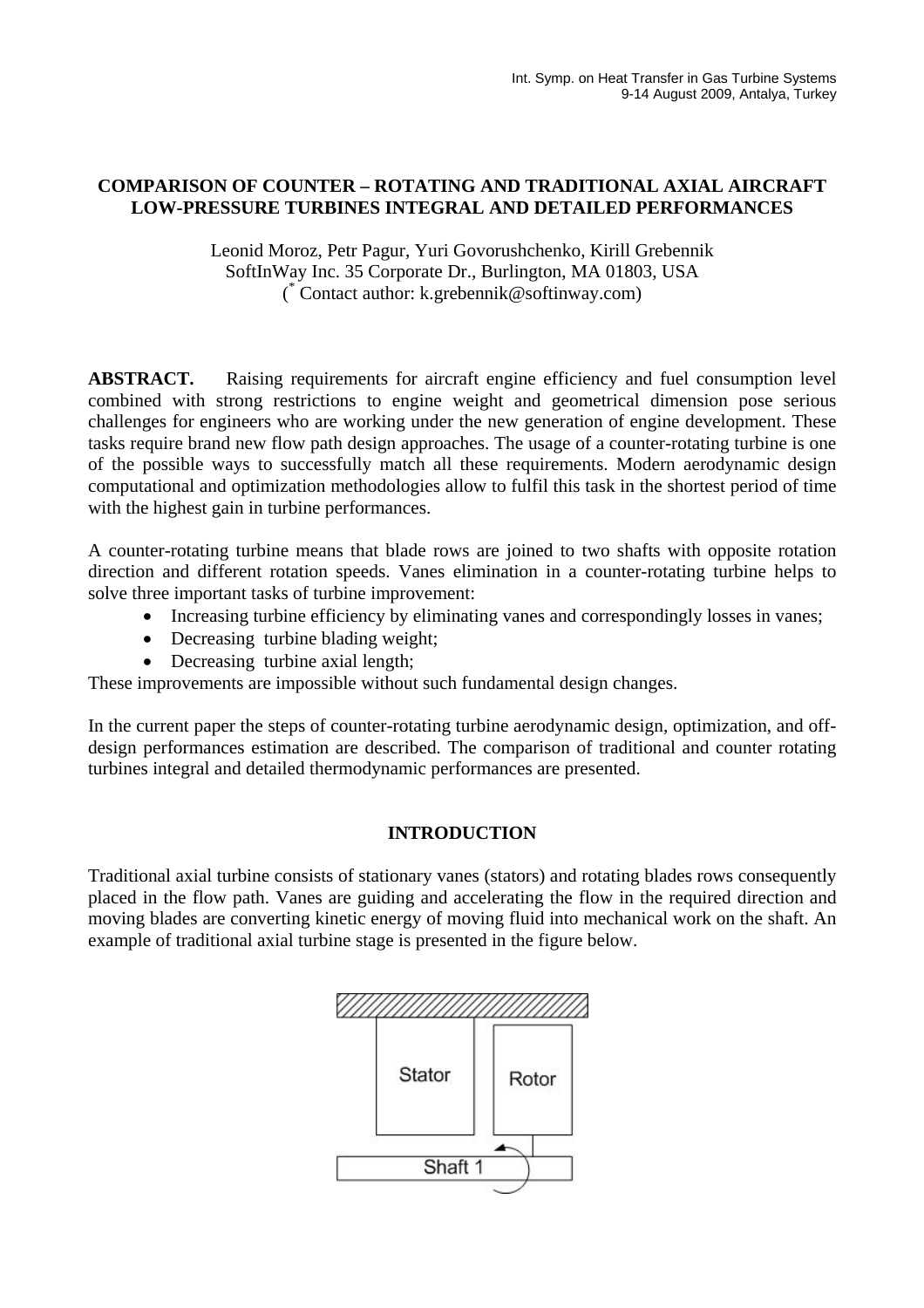#### Figure 1. Traditional axial turbine sketch

The history of counter-rotating turbines starts at the beginning of  $20<sup>th</sup>$  century. This very distinctive form of multistage turbine was invented by Fredrik and Birger Ljungstrom in Sweden in 1910. Instead of the flow being parallel to the axis of rotation through blade rows as in an axialflow machine, the flow is radial in this kind of turbine, but this example could be considered as invention of counter-rotating machine prototype

First modern-time theoretical works in the field of axial counter-rotating turbine development for propulsion application are started in 1980's and historically we can distinguish the following works dedicated to this problem such as B.A. Ponomariev and J.F. Louis papers [1] and [2] correspondingly.

The general idea of counter-rotating turbine is usage of two shafts which rotate in opposite directions. Moving blades are located on these shafts successively without stators between them, i.e. the previous stage blade playing the role of guiding vane for the next one. Such placement of flow path elements gives benefits which were described above but needs special approach to organize flow inside the turbine. Special attention must be paid to selection of optimal rotation speed and flow radial equilibrium conditions. Layout presented in the figure below is one of a few possible shaft and blade arrangements, but others can also be found depending on overall engine design. We assume that at inlet to our counter-rotating turbine a single stator vane to guide the flow to first blade is present.



Figure 2. Counter-rotating axial turbine sketch

### **STREAMLINE THROUGHFLOW DESIGN AND OPTIMIZATION OF COUNTER – ROTATING TURBINE**

**Initial Design** A four-stage aircraft LP turbine was chosen as an initial design. On the next step the redesign of this LP turbine keeping radial (meridional) dimensions in the same ranges was performed. The design and optimization procedure of a counter-rotating prototype is described in the figures below.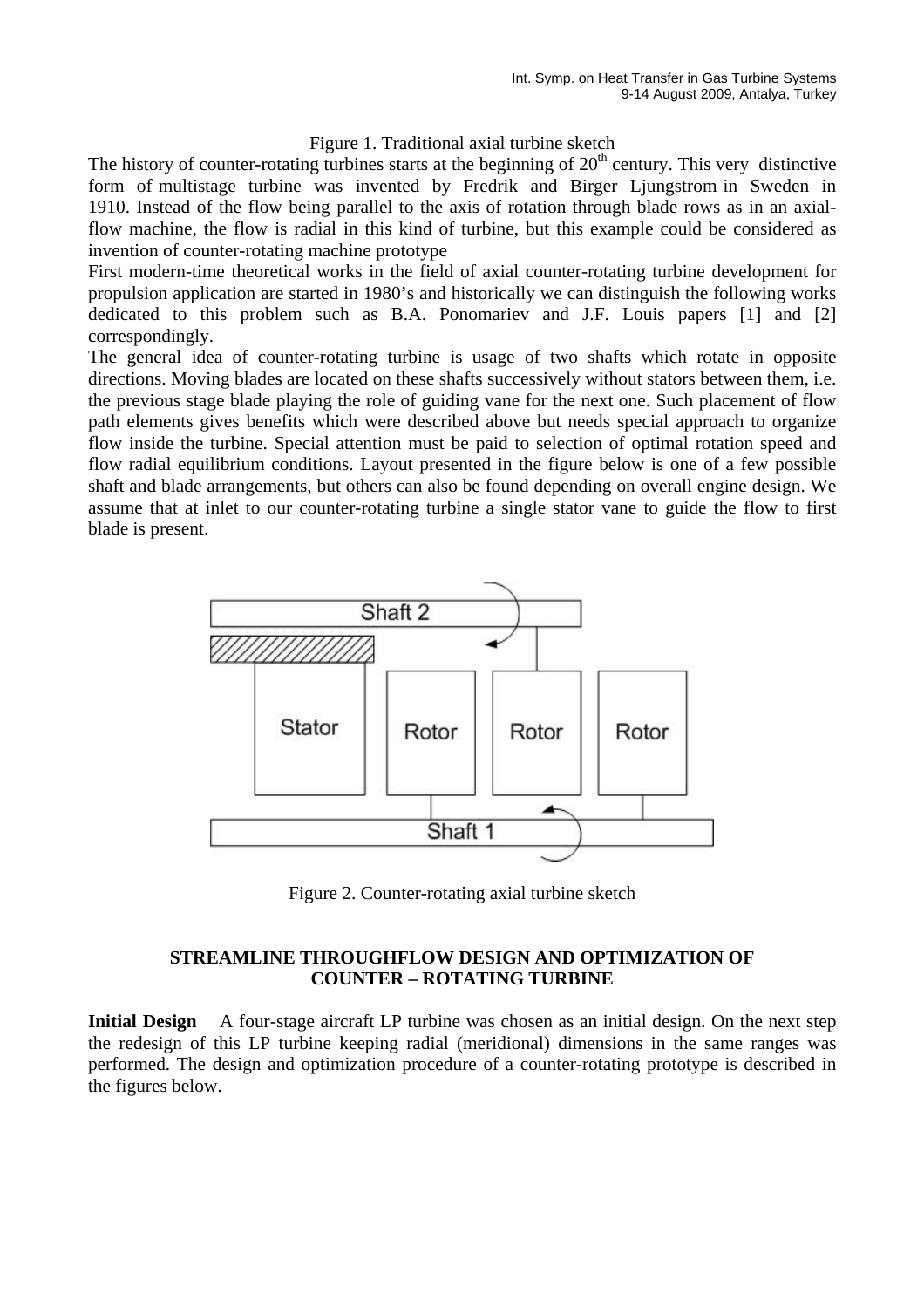Initial turbine design data presented in table 1 and flow path sketch is presented below.

| 1  | total pressure at inlet       | Pa        | 533293   |
|----|-------------------------------|-----------|----------|
| 2  | total enthalpy at inlet       | J/kg      | 1203438  |
| 3  | total temperature at inlet    | Κ         | 1103     |
| 4  | stat. pressure at outlet      | Pa        | 172000   |
| 5  | mass flow rate at inlet       | kg/s      | 91.91575 |
| 6  | inlet flow angle in abs frame | deg       | 90       |
| 7  | isentropic velocity ratio     |           | 0.504    |
| 8  | capacity                      | <b>MW</b> | 22.79    |
| 9  | total-static pressure ratio   |           | 3.015    |
| 10 | axial length                  | m         | 0.42     |





Figure 3. Initial turbine design

**Counter-rotating Design (4 stages)** Counter-rotating turbine design procedure was performed in the following way: the vanes of the initial turbine were removed, and the number of stages was kept in the counter-rotating turbine as in the prototype. We assume that the most correct comparison of two designs could be made only in this case. In the figure below counter-rotating turbine flow path obtained after redesign is presented. Blades which are joined to the first and the second shafts are colored red and purple colors correspondingly.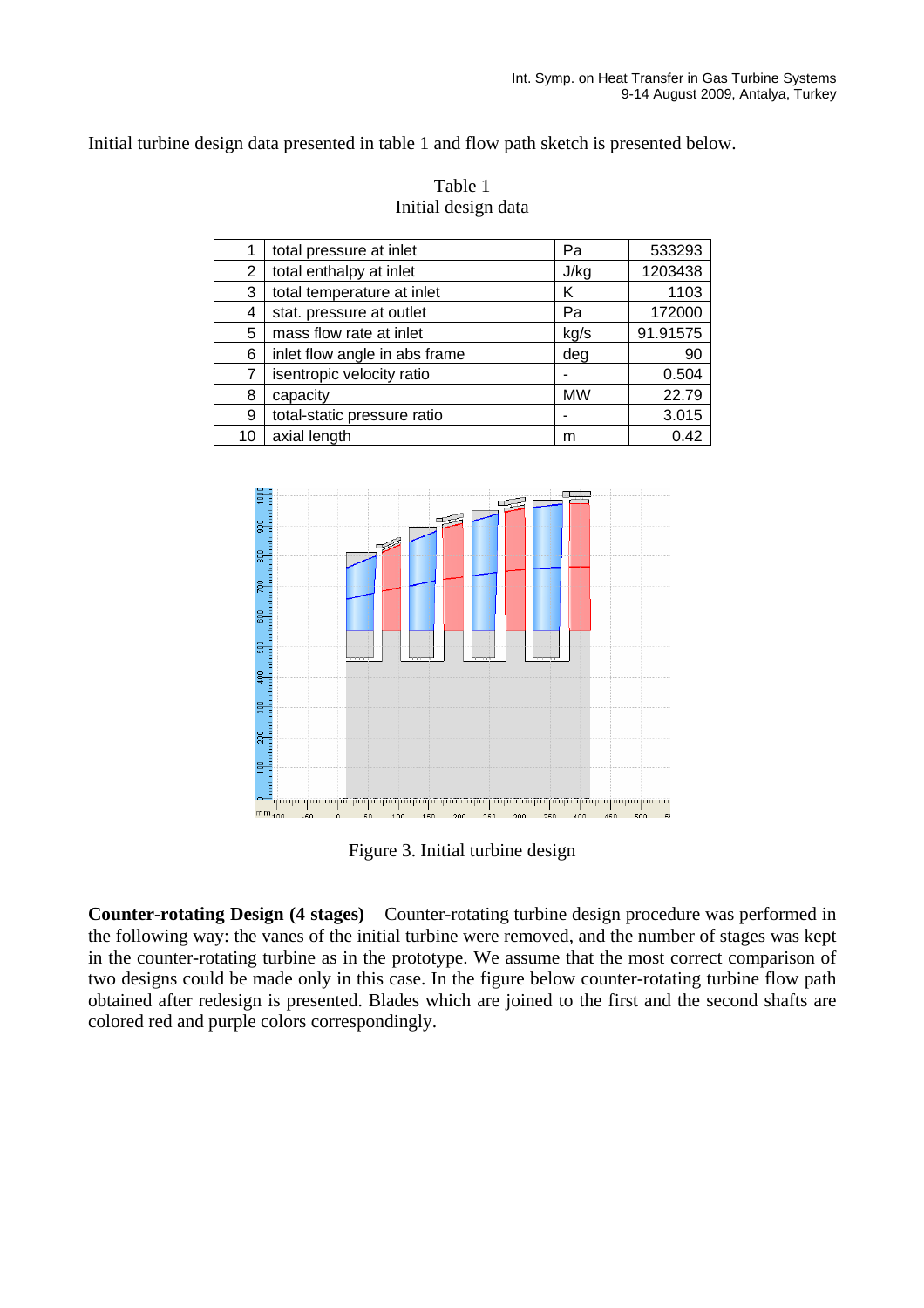

Figure 4. Counter-rotating turbine design

Selection of second shaft rotation speed is dictated by overall engine layout, i.e. joined compressor part rotation speed, gearbox presence or absence etc. It's natural that higher rotation speed allows to obtain more specific work from every stage of turbine.

Search region for the second shaft rotation speed was chosen in ranges 10-15% less than primary shaft rotation speed. To receive exact resulting speed the design of experiment study was performed. In the figure below response surface between total-to-total efficiency vs first and second shaft rotation speeds (X and Y axis correspondingly) is shown. Basing on the highest total-to-total efficiency criterion rotation the speed of 4500 RPM was chosen for the second shaft.



Figure 5. Efficiency chart vs rotation speeds (4 stages)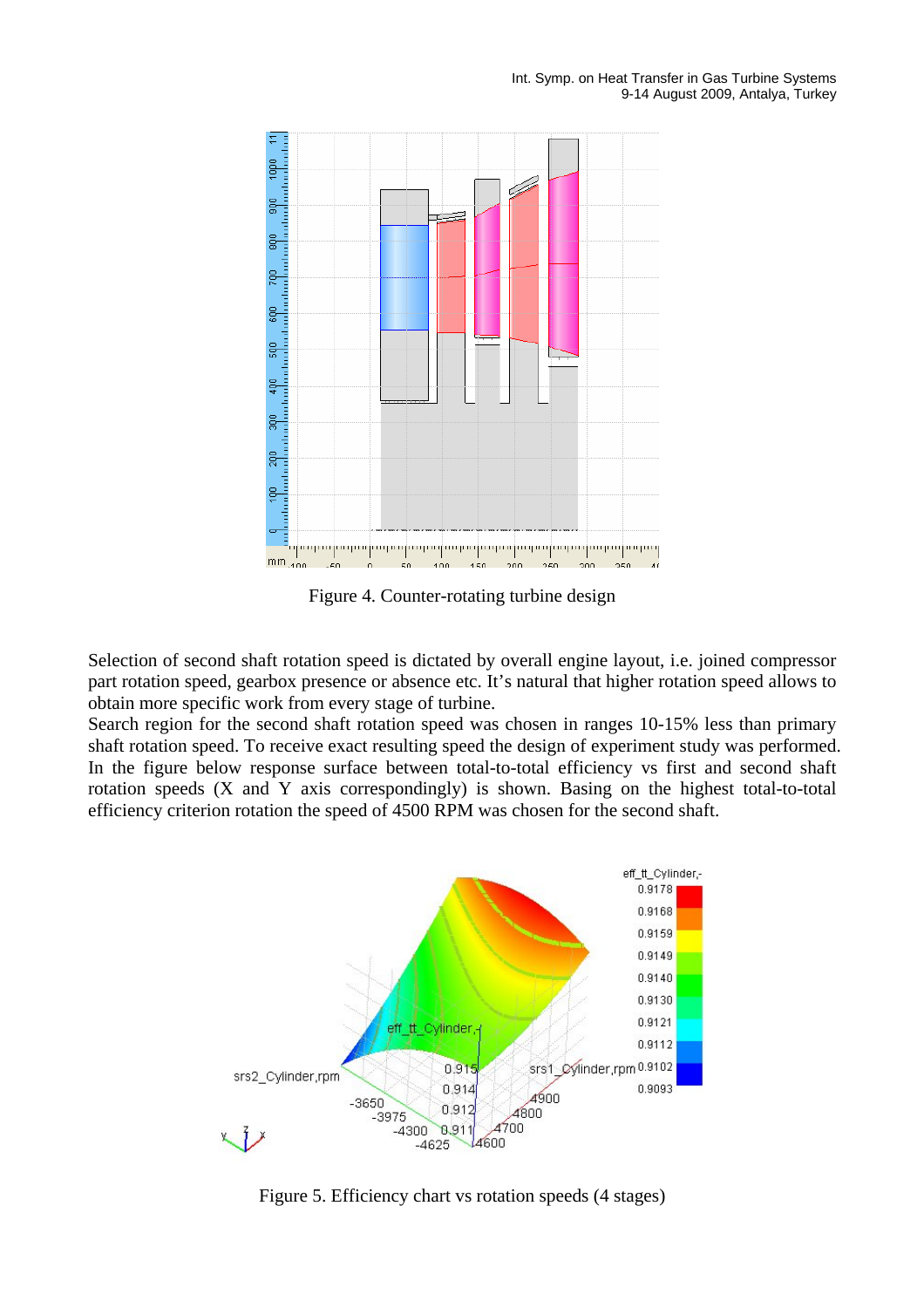As it is clear from flow paths comparison applying counter-rotating allows to decrease axial length from 0.42 to 0.29 meters (by 30% approximately) and decrease total estimated mass of vanes and blades up to 40% approximately.

Initial and counter-rotating turbine rows view on mean station is presented in the figures below with velocity triangles.



Figure 6. Initial turbine rows and velocity triangles



Figure 7. Counter-rotating turbine rows and velocity triangles

**Counter-rotating Design (6 stages)** We found that counter-rotating design with 4-stage obtained for direct comparison of flow paths gives significant decrease in length and weight of turbine. Considering different design possibilities we assume that another variation of counter-rotating design with 6 stages is applicable and will not exceed initial axial sizes and mass limitations. 6 stage design was obtained by performing axial turbine design from scratch, removing vanes, smoothing meridional dimensions and inlet metal angles adjustment to match minimal incidence angle.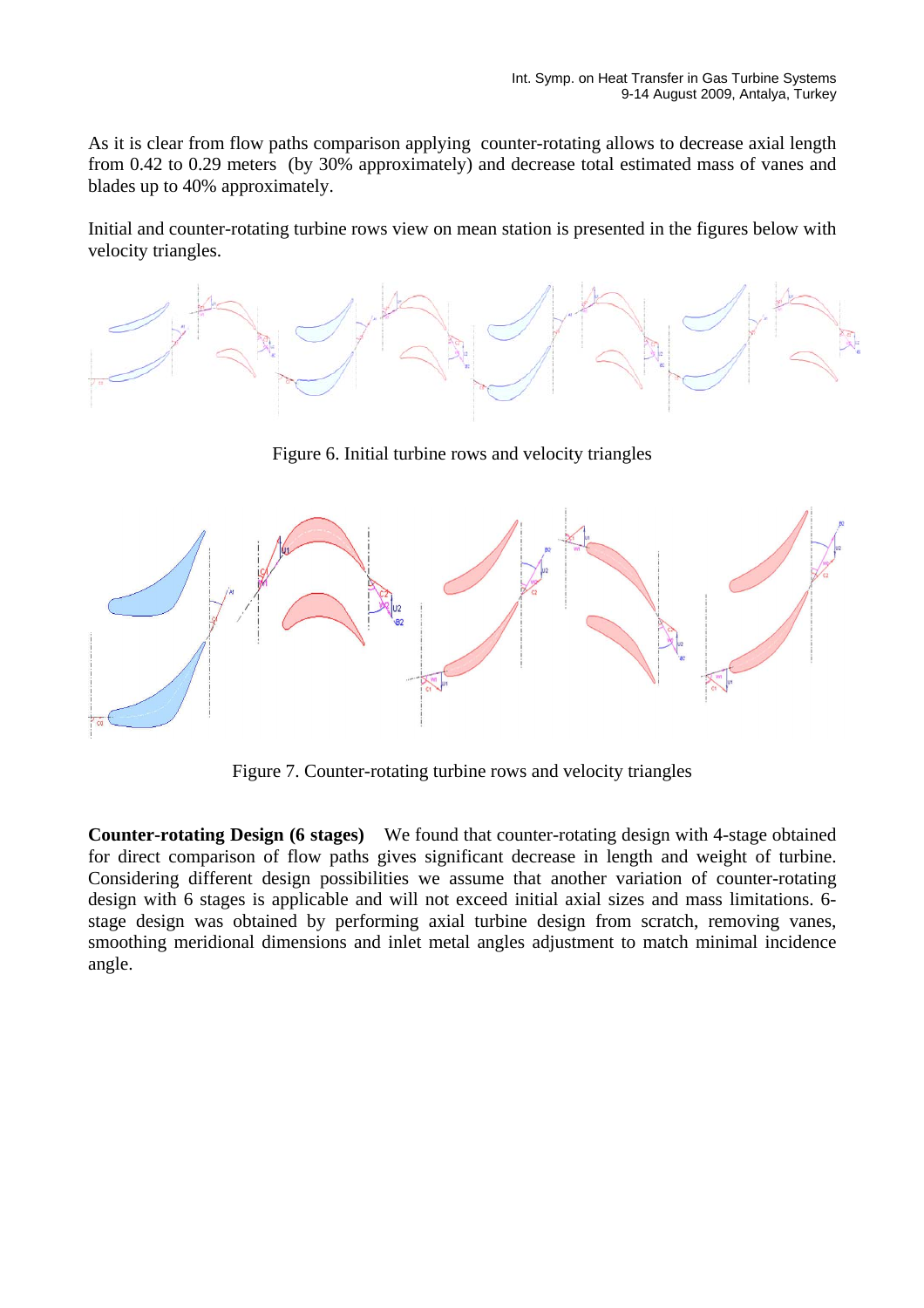

Figure 8. 6 stages counter-rotating turbine design

Selection of rotation speed for this design was performed in the same way, i.e. using DoE study for range of rotation speed variables basing on the highest efficiency criterion. For 6 stages second shaft rotation speed was chosen equal to 4500 RPM



Figure 9. Efficiency chart vs rotation speeds (6 stages)

# **COMPARISON OF INITIAL AND COUNTER-ROTATING TURBINE PERFORMANCES**

**Integral Performances Comparison** Comparison of integral and detailed thermodynamic performances of both turbines is presented in this part. All results were obtained in 2D streamline calculation on 7 stations spanwise along all flow path. Task formulation used for calculation was "Finding mass flow rate for static outlet pressure", calculation was performed with assumption of turbine operating on design mode, i.e. with incidence angles corresponding to minimal losses.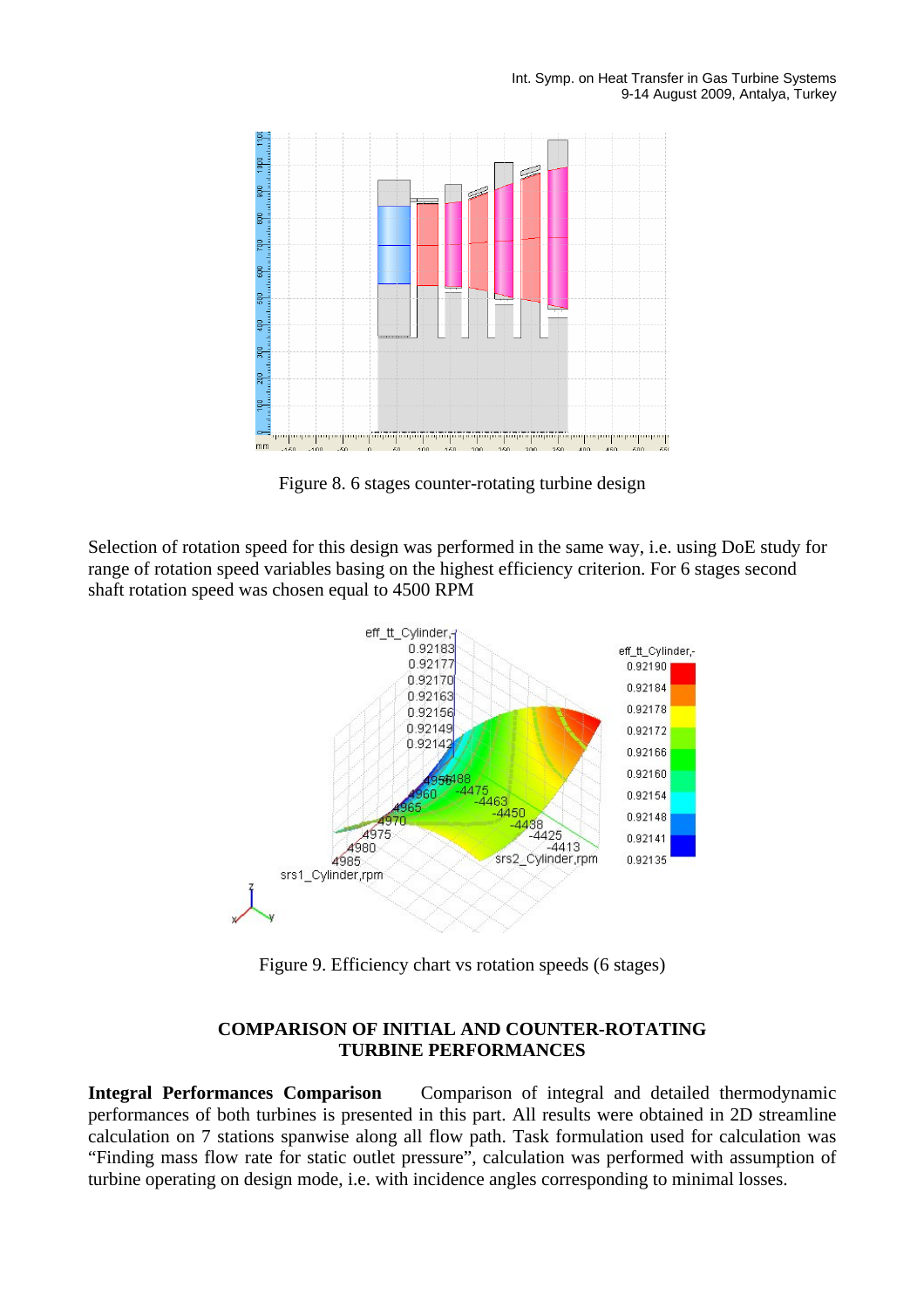|    |                                     |           |         | Counter-  | Counter-  |
|----|-------------------------------------|-----------|---------|-----------|-----------|
|    |                                     |           |         | Rotating  | Rotating  |
|    |                                     |           | Initial | Design    | Design    |
|    |                                     | Unit      | Design  | (4-stage) | (6-stage) |
|    | mass flow rate at inlet             | kg/s      | 91      | 91        | 91        |
| 2  | inlet flow angle in abs frame       | deg       | 90      | 90        | 90        |
| 3  | shaft1 rotational speed             | rpm       | 4983    | 4983      | 4983      |
| 4  | shaft2 rotational speed             | rpm       | ۰       | -4500     | $-4500$   |
| 5  | isentropic velocity ratio           |           | 0.5050  | 0.2312    | 0.2273    |
| 6  | volume flow rate at outlet          | $m^3/s$   | 129.570 | 129.651   | 130.018   |
|    | capacity                            | <b>MW</b> | 22.779  | 22.841    | 23.048    |
| 8  | internal total-to-static efficiency | ٠         | 0.7962  | 0.7972    | 0.8041    |
| 9  | internal total-to-total efficiency  |           | 0.9143  | 0.9157    | 0.9214    |
| 10 | axial length                        | m         | 0.42    | 0.29      | 0.37      |

Table 2 Turbines Integral Performances Comparison



Figure 10. Calculated streamlines for 4-stage counter-rotating turbine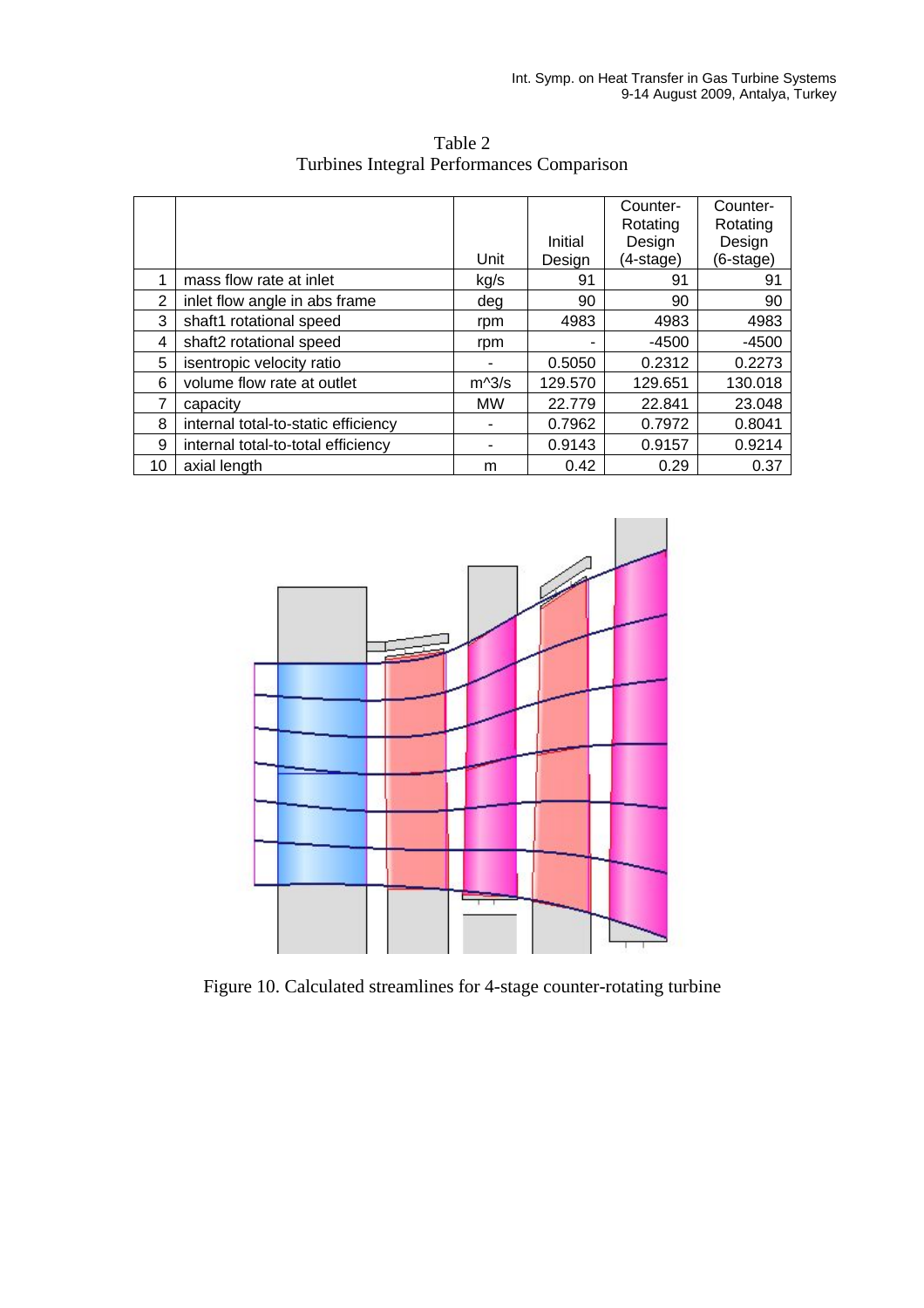

Figure 11. Static pressure distribution in traditional axial turbine



Figure 12. Static pressure distribution in 4-stage counter-rotating turbine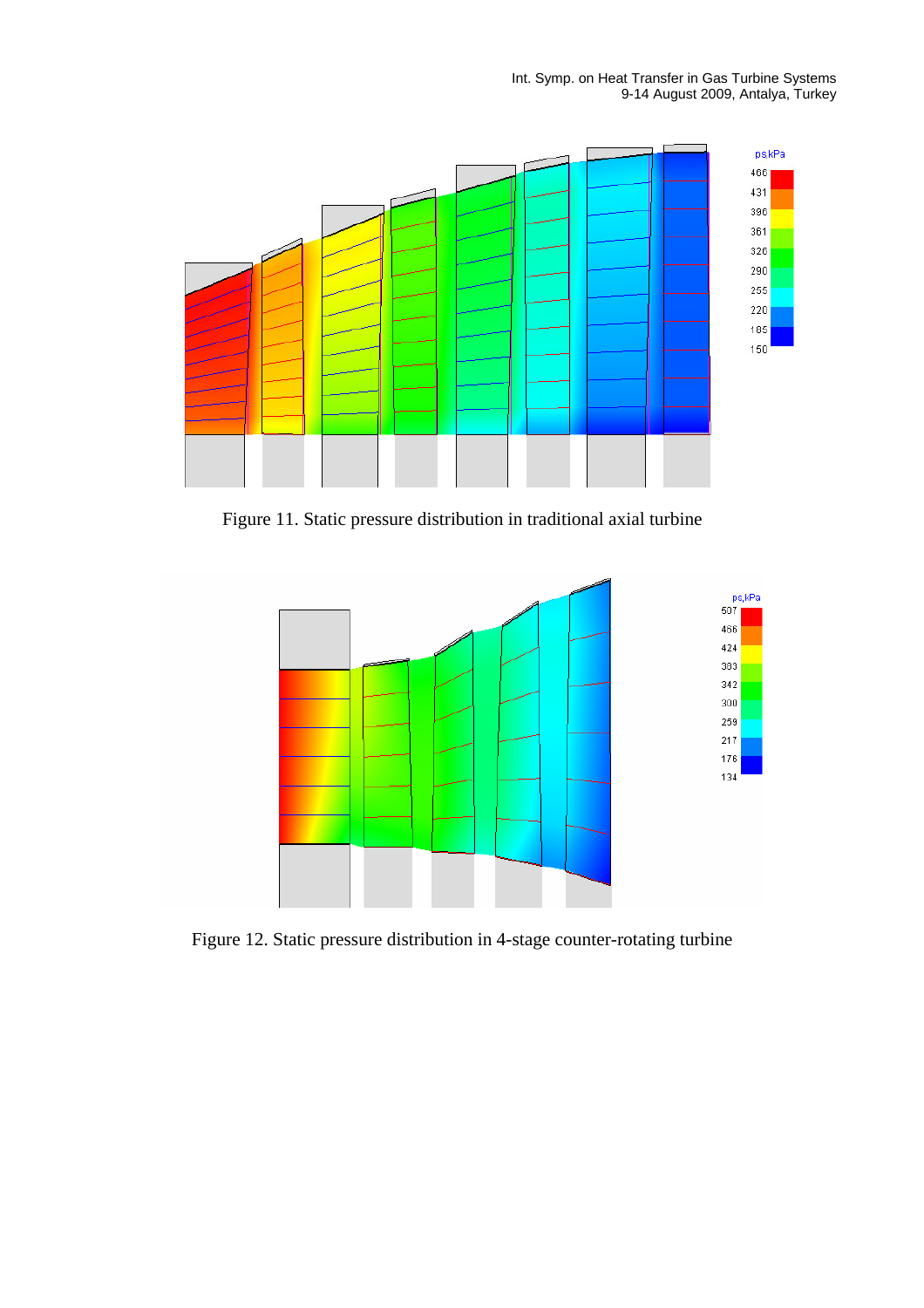

Figure 13. Static pressure distribution in 6-stage counter-rotating turbine

**Aerodynamic design summary** Flow path calculations show integral results presented above and distribution of thermodynamic and kinematic parameters. Kinematic data investigation showed that Mach number is in subsonic ranges for both designed counter-rotating turbines. This means that we avoid additional shock losses and the necessity of applying special supersonic profiles.

The main resume from summarizing the integral performances is that it's possible to obtain more efficient counter-rotating flow path compared to traditional prototype with decreasing overall flow path length. Counter-rotating turbine capacity with 6 stages is increased up to 0.2 MW (1%) and total-to-total efficiency by 0.57% compared with 4-stage design and by 0.7% compared with initial design.

**Off-design performance analysis** Initial axial turbine design and 4-stage counter-rotating design was chosen for preliminary comparing off-design performances with the initial ones. The analysis of off-design performances is the essential moment for every gas turbine, because they operate on off-design modes a significant part of their working time. Of course, the analysis of jet engine performances is incomplete without taking into account compressor maps, but in this article we will consider only turbine characteristics. Initial data for off-design performances calculations is given below. We assume that on partial modes the inlet pressure is lower due to nature of gas turbine engine cycle and for off-design calculations we select the next conventional inlet pressures.

| Inlet total pressure, Pa              | 450000  | 480000  | 510000  | 533293  |
|---------------------------------------|---------|---------|---------|---------|
| Initial axial turbine (AT)            |         |         |         |         |
| Primary shaft rotation speed, RPM     | 3000    | 3800    | 4200    | 4983    |
| 4-stage counter-rotating turbine (CR) |         |         |         |         |
| Primary shaft rotation speed, RPM     | 3000    | 3800    | 4200    | 4983    |
| Secondary shaft rotation speed, RPM   | $-2600$ | $-3200$ | $-3700$ | $-4500$ |

Table 3 Off-design performances study initial data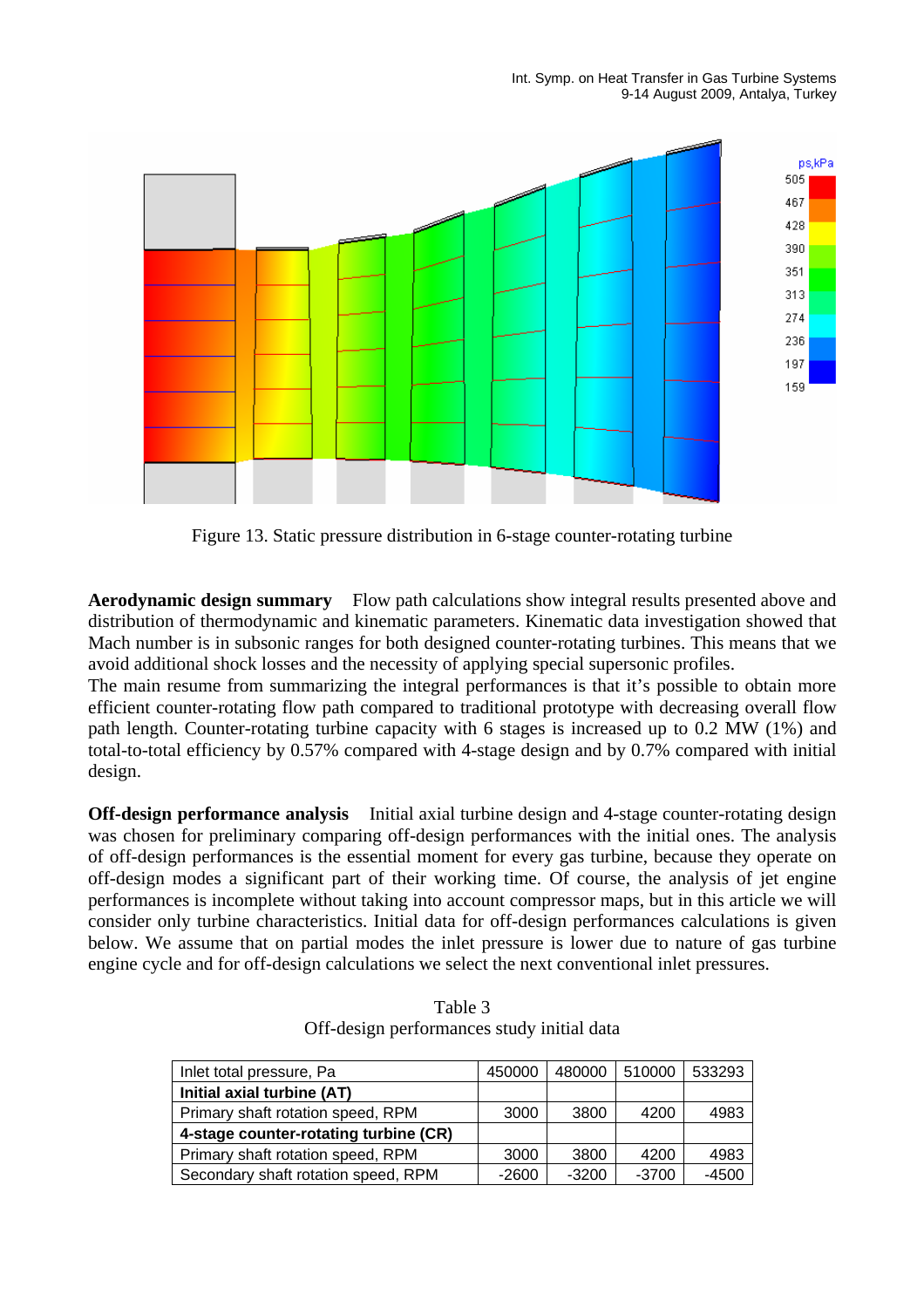All results were obtained in 2D streamline calculation on 7 stations spanwise along all flow path for geometry presented above. Task formulation used for calculation was "Finding mass flow rate for static outlet pressure" and off-design thermodynamic and kinematic detailed parameters were calculated individually for each point in the map.

As it is clear from the obtained performance charts the designed counter-rotating turbine (red lines in the figure below) is more efficient on off-design operating modes than the traditional one (blue lines). Especially it's clearly seen for 3000 RPM charts (60% design rotation speed), where efficiency of counter-rotating turbine is more than 4% higher.



Figure 14. Off-design performances comparison

**Heat transfer coefficient comparison** Heat transfer conditions are very important for the reliability of the turbine at various operating modes. Influence of its conditions on design as well as off-design modes of the whole turbine will be considered in detail; such as thermal stresses and extensions, on further parts of this investigation. On the current stage we are evaluating and trying to find the major differences between heat transfer coefficients for both designs. In the figures below the heat transfer coefficient charts are presented for  $2<sup>nd</sup>$  stage blade of initial and counterrotating turbines. The heat transfer coefficient presented in these charts is calculated in the gas boundary layer.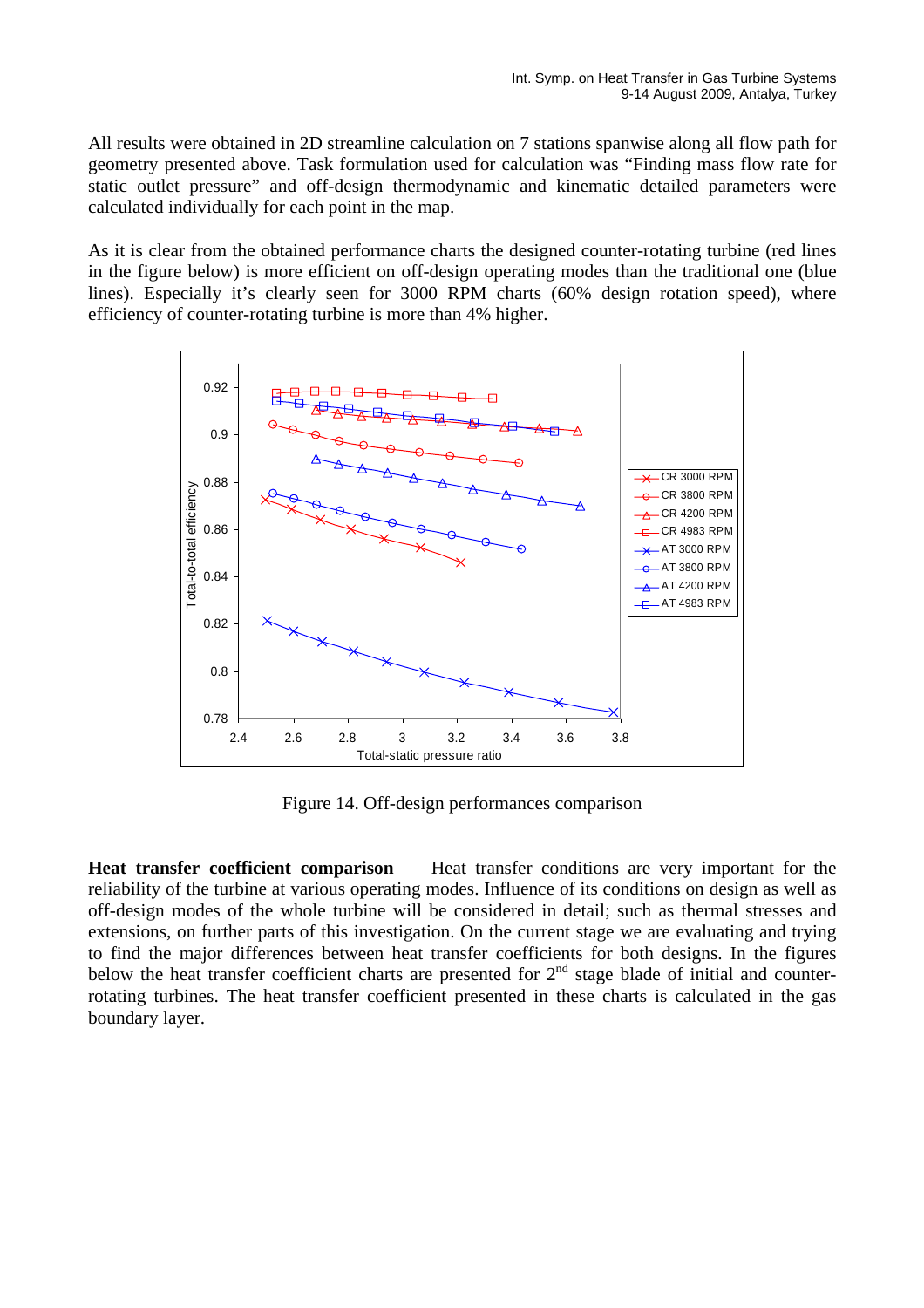

Figure 15. Heat transfer coefficient distribution on  $2<sup>nd</sup>$  stage blade meanline section

It's clear from the charts that the gas heat transfer coefficient in a counter-rotating turbine is lower than in the traditional axial flow turbine with the same temperature conditions, it's especially noticeable at the leading edge. If we consider the heat balance the equation for a cooled turbine blade in its simplest form can be written:

$$
h_g S_g (T_g - T_b) = h_c S_c (T_b - T_c)
$$
\n(1)

$$
T_c = T_b - \frac{h_g S_g}{h_c S_c} (T_g - T_b)
$$
 (2)

Where  $T_b$ ,  $T_g$  and  $T_c$  is blade, gas and coolant temperature,  $h_g$  and  $h_c$  are the gas-side and coolantside heat transfer coefficients, and  $S_g$  and  $S_g$  are the wetted perimeters of the blade profile and combined coolant passages respectively.

**Discussion of obtained results** As a result of the heat transfer coefficient comparison sources a few potential benefits from these differences, which could be useful in counter-rotating turbines in case of equality of other thermal conditions in flow and materials. If it is necessary to apply cooling to this blade, we can consider that lower gas heat transfer coefficient enables to use less cooling air or higher cooling air temperatures to obtain the same resulting blade temperature as in the initial case [3], [5].

Also, the second benefit is coming from the counter-rotating turbine part arrangement specialties. As counter-rotating blades are joined to the second shaft in the tip section, they suffer not tensile, but compression stresses and that's why it could be possible to use ceramic materials for the second shaft blades, due to the nature of ceramic materials to resist to compression stresses.